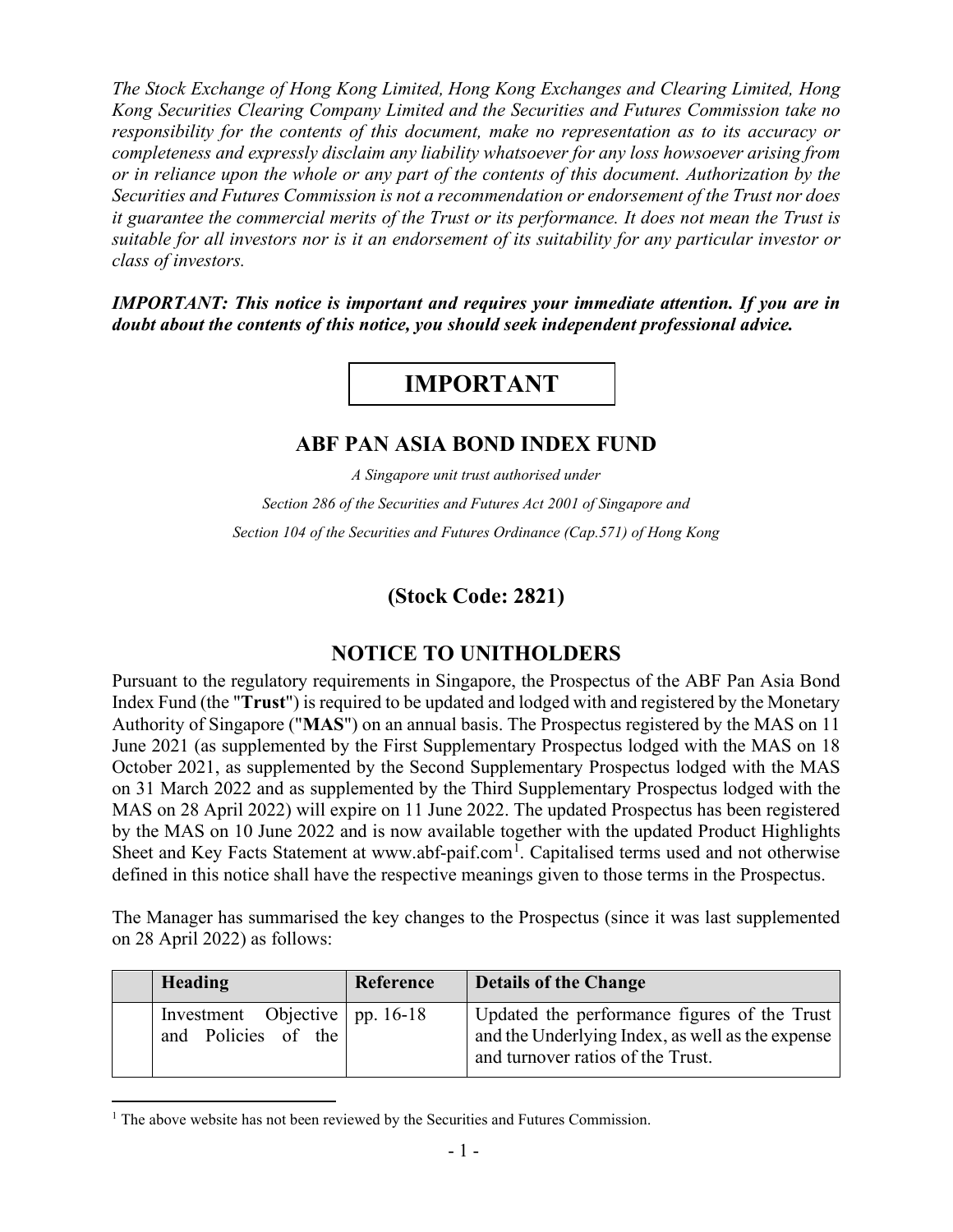| <b>Heading</b>                                                                                                     | Reference | <b>Details of the Change</b>                                                                                                                                                                                                      |
|--------------------------------------------------------------------------------------------------------------------|-----------|-----------------------------------------------------------------------------------------------------------------------------------------------------------------------------------------------------------------------------------|
| Trust - Benchmark and<br>Performance                                                                               |           |                                                                                                                                                                                                                                   |
| Fees and Expenses –<br>Soft-dollars                                                                                | pp. 31-33 | Updated disclosures in relation to the MAS<br>SFA 04-N16<br>Notice<br>on Execution<br>of<br>Customers' Orders and the Manager's best<br>execution policy.                                                                         |
| and<br>Management<br><b>Operations</b> - Manager                                                                   | pp. 48    | Updated information in relation to State Street<br>Global Advisors' assets under management as of<br>31 March 2022.                                                                                                               |
| and<br>Management<br>Operations<br>Administrator<br>and<br>Custodian                                               | pp. 53-54 | Updated disclosures in relation to the selection<br>of sub-custodians by the Custodian.                                                                                                                                           |
| General Information $-$ pp. 61-66<br>Taxation                                                                      |           | Updated information in relation to taxation of<br>the Trust and unitholders in Singapore.                                                                                                                                         |
| General Information -<br>FATCA and US<br>Tax<br>Withholding<br>and<br>Reporting<br>Requirements                    | pp. 67-69 | Updated information on the Tax Information<br>Exchange Agreement and reciprocal Foreign<br>Account Tax Compliance Act Model<br>$\blacksquare$<br>Intergovernmental Agreement<br>signed<br>by<br>Singapore with the United States. |
| General Information -<br>Automatic Exchange of<br>Financial<br>Account<br>Information                              | pp. 69-70 | Updated information<br>the<br>Automatic<br>on<br>Exchange of Financial Account Information.                                                                                                                                       |
| $\overline{1}$<br>Appendix<br>$\equiv$<br>Underlying Index<br>Constituent<br>securities<br>of the Underlying Index | p. 82     | Updated the composition and weightings of the<br>top 10 largest constituent securities of the<br>Underlying Index as of 11 May 2022 and<br>relevant website.                                                                      |
| Appendix $1 -$ Selling<br>Restrictions                                                                             | p. 89-91  | selling<br>restrictions<br>Updated<br>relating<br>to<br>Residents of the United Kingdom, the European<br>Economic Area and Japan.                                                                                                 |

The Manager has summarised the key changes to the Key Facts Statement as follows:

| Heading    | Reference        | <b>Details of the Change</b>  |
|------------|------------------|-------------------------------|
| Cover page | $\mathfrak{D}$ . | Updated the date of document. |

Investors who have any questions concerning the Trust may contact the Manager at telephone number +65 6826 7555 in Singapore and +852 2103 0100 in Hong Kong.